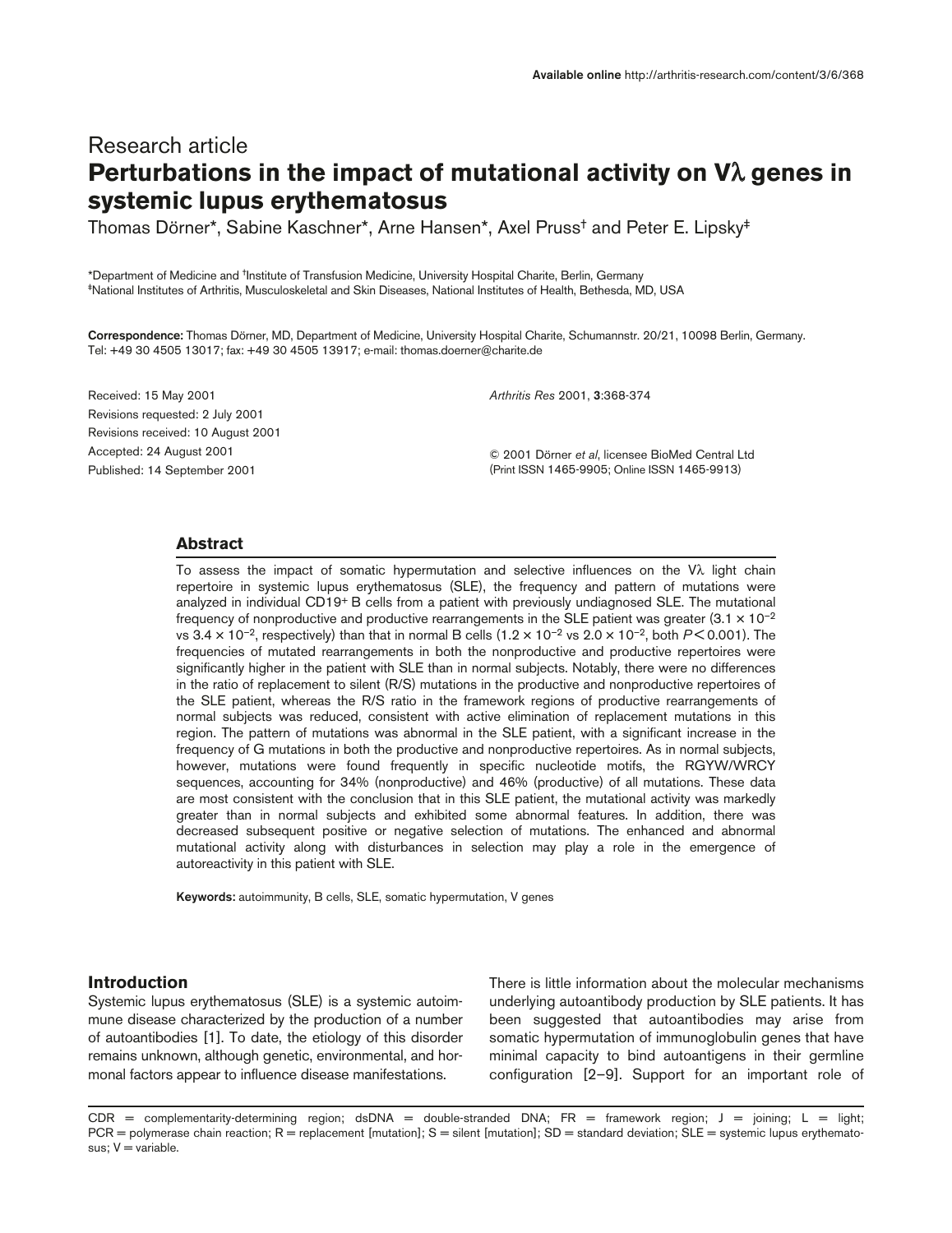somatic hypermutation comes from the observation that immunization of mice with pneumococcal polysaccharide can lead to the emergence of anti-dsDNA autoantibodies by somatic hypermutation [3,10]. In addition, V gene rearrangements encoding high-affinity anti-dsDNA antibodies in mouse and man are highly mutated [10] and back mutation of mutated human V genes to the germline sequence results in a loss of anti-DNA binding [9]. Despite the likelihood that autoantibodies may arise from somatic hypermutation, there is only limited information on the nature and extent of immunoglobulin-gene mutations in patients with SLE. Moreover, the human Vλ gene repertoire has not been examined in detail, largely because it has been delineated only recently [11,12]. The potential importance of the Vλ repertoire in autoimmunity is suggested by the apparent overrepresentation of Vλ gene products in autoantibodies [8,13–18].

The production of autoantibodies in SLE is thought to represent an example of immune dysregulation with a resultant break in tolerance. However, the nature of the abnormality in immunoregulation remains a matter of debate. We have previously found a number of abnormalities in patients with SLE that could contribute to the emergence of autoimmunity [19,20], including an increase in the mutational activity directed toward  $V_H$  and  $V_K$  genes [21,22] and an enhancement of receptor editing/revision [19,20]. In this study, we examined the impact of somatic hypermutation on Vλ rearrangements, which could be particularly important because of the frequent use of Vλ genes by autoantibodies [8,13–18].

The data derived by single-cell polymerase chain reaction (PCR) analysis of genomic DNA from individual B cells clearly document two abnormalities, namely, enhanced mutational activity with a bias of G mutations, and diminished selection. Together, these abnormalities could have contributed to the emergence of autoimmunity in this patient.

## **Materials and methods**

See Supplementary material.

## **Results**

### **Frequency of mutations in peripheral B cells of a patient with SLE**

Of the 57 nonproductive VλJλ rearrangements analyzed, 45 (79%) contained one or more nucleotide changes. Only 12 nonproductive sequences (21%) were unmutated. Of the 108 productive VλJλ gene rearrangements, 95 (88%) were mutated and 13 (12%) did not harbor mutations. In normal subjects studied previously [23], 27/55 nonproductive Vλ rearrangements (49%) contained mutations. In the productive repertoire of the normal subjects, 100/174 sequences (58%) harbored mutations. Overall, the VλJλ repertoires of the patient with SLE exhibited a significantly greater frequency of mutated sequences in both the nonproductive and the productive repertoire (*P* < 0.001 for both).

The mutational frequencies of the nonproductive and productive repertoires are shown in Table 1. There was a significantly higher mutational frequency in the productive than in the nonproductive rearrangements when the entire set of VλJλ genes was considered ( $P = 0.022$ ) but not when only the mutated Vλ rearrangements were analyzed. In normal subjects, by comparison, the mutational frequency of the productive rearrangements with mutations  $(2.0 \times 10^{-2}$  per base pair) was significantly greater than that of the mutated nonproductive repertoire  $(1.2 \times 10^{-2}$ per base pair, *P* < 0.001).

Further analyses assessed mutations in the complementarity-determining regions (CDRs) and framework regions (FRs). Of all mutations of  $V\lambda$  in the patient with SLE, 42% (174/412) of the nonproductive and 44% (356/807) of the productive rearrangements were in CDRs, while the respective values for FRs were 58% (238/412) and 56% (451/807). The corresponding values in normal controls were 65% of the nonproductive and 58% of the productive mutations in CDRs, versus 35% and 42%, respectively, in FRs [23]. In normal subjects, the frequency of mutations was significantly higher in the CDRs than in the FRs ( $P$ <0.005), in both nonproductive and productive rearrangements, contrasting with the SLE patient's significantly higher frequency of FR mutations in both repertoires (*P* < 0.005).

## **Comparison of ratios of replacement mutations to silent mutations (R/S)**

The frequency of replacement (R) mutations in the CDRs and FRs in the nonproductive and productive repertoires was comparable in the SLE patient (Table 2), whereas the normal subjects had a reduced R/S ratio in the FRs of the productive repertoire (*P* < 0.05). Overall, the R/S ratios found in the nonproductive and productive repertoires of the patient with SLE did not greatly differ. However, this patient had a significantly higher R/S ratio in the CDRs than in FRs compared with normal subjects, in both the nonproductive (*P* < 0.01) and the productive (*P* < 0.001) repertoire.

In comparison with the normal subjects, the patient with SLE had a significantly higher R/S ratio in CDRs (*P* < 0.005) but not in FRs.

## **Distribution of mutations in V**λ**J**λ **gene rearrangement** See Supplementary material.

## **Nature of base-pair substitutions**

As shown in Fig. 1, there were some striking differences in the nature of the nucleotide substitutions between the patient with SLE and normal subjects. Based on the occurrence of the base pairs in the germline sequences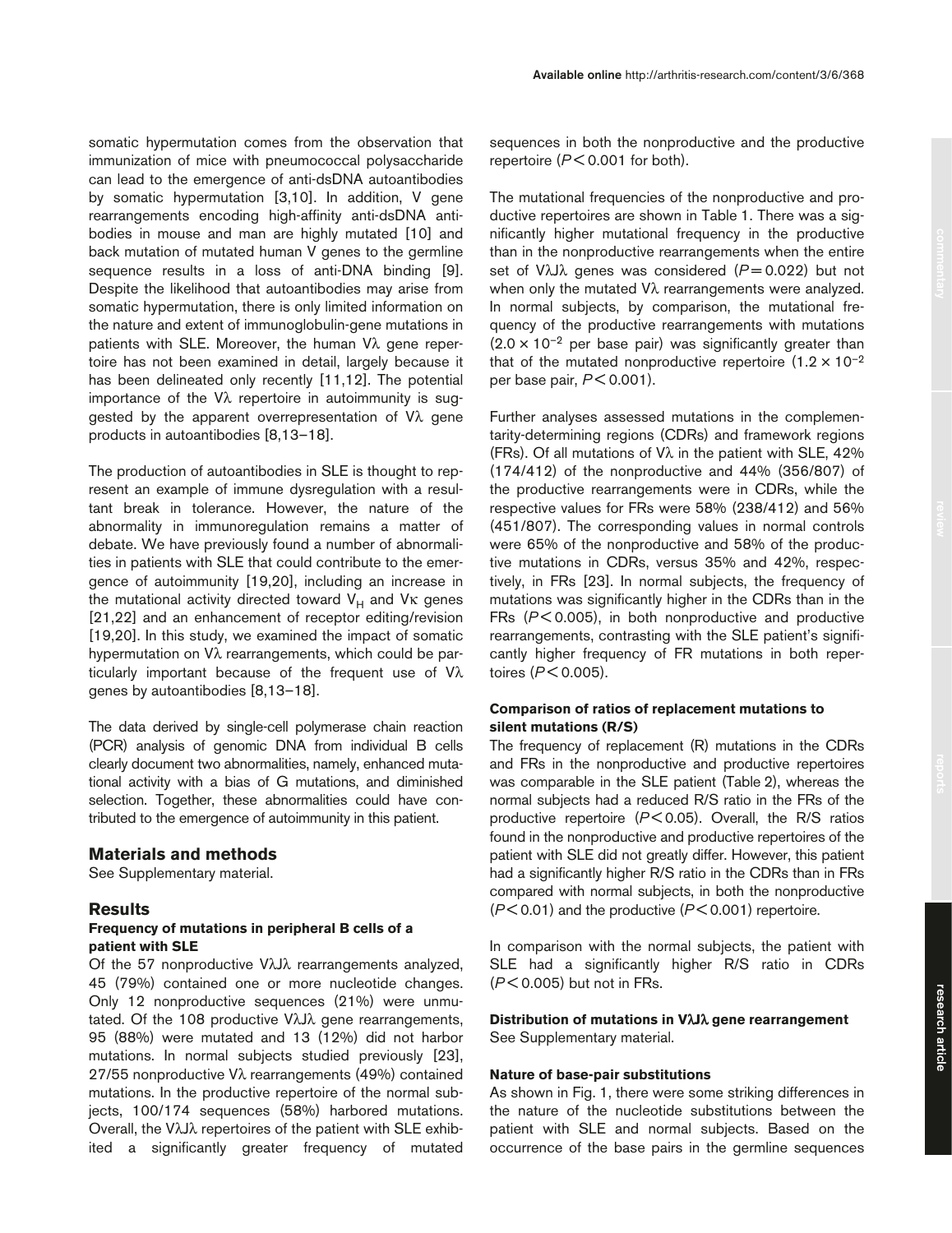#### **Table 1**

## Patient with SLE Normal subjects Nonproductive Productive χ<sup>2</sup> *P* < Nonproductive Productive χ<sup>2</sup> *P* < Number of Vλ nucleotides 16679 28496 12679 39225 0.001 Number of Vλ nucleotides in 13194 23819 6339 21821 0.001 mutated rearrangements Number of mutations  $412$  807 807 76 440 Mutational frequency of all 2.5 2.8 0.022 0.60 1.12 0.001 VλJλ gene rearrangements (%) Mutational frequency of mutated  $3.1$   $3.4$  NS  $1.19$   $2.02$   $0.001$ VλJλ gene rearrangements (%)

## **Mutational frequency of the nonproductive and productive V**λ **repertoires of the patient with systemic lupus erythematosus (SLE) and normal subjects**

 $J =$  joining [region];  $NS =$  not significant;  $V =$  variable [region].

#### **Table 2**

#### **Ratio (R/S) of replacement mutations to silent mutations in regions of V**λ **in a patient with SLE and in normal human subjects**

|                  | Patient with SLE             |                           | Normal subjects*             |                             |  |  |
|------------------|------------------------------|---------------------------|------------------------------|-----------------------------|--|--|
| Region of Vλ     | Nonproductive rearrangements | Productive rearrangements | Nonproductive rearrangements | Productive rearrangements   |  |  |
| FR <sub>1</sub>  | 1.0 <sup>b</sup><br>(4/4)    | $7.3b$ (29/4)             | (0)<br>0.0                   | 1.8<br>(9/5)                |  |  |
| CDR <sub>1</sub> | (47/6)<br>7.8                | 6.3a(113/18)              | (12/4)<br>3.0                | (55/14)<br>3.9 <sup>a</sup> |  |  |
| FR <sub>2</sub>  | (49/16)<br>3.1               | (95/38)<br>2.5            | (11/0)<br>0.0 <sup>b</sup>   | 1.8 <sup>b</sup><br>(51/29) |  |  |
| CDR <sub>2</sub> | (41/5)<br>8.2                | (76/7)<br>10.9            | (10/1)<br>10.0               | (48/10)<br>4.8              |  |  |
| FR <sub>3</sub>  | (112/39)<br>2.9              | $3.1$ $(185/59)$          | (12/3)<br>4.0                | (66/28)<br>2.4              |  |  |
| CDR <sub>3</sub> | (52/6)<br>8.7                | $8.0^a$ (96/12)           | (15/5)<br>3.0                | $3.7^a$ $(81/22)$           |  |  |
| <b>FRs</b>       | $2.8$ (165/59)               | $3.1a$ (309/101)          | (23/3)<br>7.7 <sup>b</sup>   | $2.0^{a,b}$ (126/62)        |  |  |
| <b>CDRs</b>      | 8.2 (140/17)                 | 7.7 <sup>a</sup> (285/37) | (37/10)<br>3.7               | $4.0^{\text{a}}$ (184/46)   |  |  |
| Total            | (305/76)<br>4.0              | $4.3a$ (594/138)          | (60/13)<br>4.6               | $2.9a$ (310/108)            |  |  |

\*The data for normal subjects have been published elsewhere [23]. aSignificant difference between ratio in SLE patient and normal subjects; *P* < 0.05 (χ<sup>2</sup> test). bSignificant difference between ratio in nonproductive and productive rearrangements; *P* < 0.05 (χ<sup>2</sup> test).  $CDR =$  complementarity-determining region;  $FR =$  framework region.

and the assumption of a random mutational process, the expected distribution of mutations would be as follows: T, 23%; C, 31%; A, 21%; and G, 25%. However, in the patient, 41% of Gs were mutated (169/412; Fig. 1), significantly exceeding the expected frequency of 25% (*P* < 0.001). In contrast, 23% of As were mutated  $(95/412)$  – a value close to the 21% that would be expected by chance. The frequencies of mutations of T (14%, 59/412) and C (22%, 89/412) were significantly lower than would be expected (both  $P < 0.001$ ).

Similarly, in the productive repertoire, 40% of Gs (319/807, *P* < 0.001) were mutated significantly more than expected, whereas T (89/807, 11%, *P* < 0.001) and

C (152/807, 19%, *P* < 0.001) were mutated significantly less than expected. Again A (31%, 247/807) was mutated at a frequency not significantly different from the frequency of the occurrence of A in the germline of the productive repertoire (25%).

Comparison of specific mutations between the nonproductive and productive repertoires (Fig. 1) shows that in the patient with SLE, mutations of A were significantly more frequent in the productive (31%) than in the nonproductive repertoire (23%, *P* < 0.005). In this patient, similar frequencies of mutations were found for G, C, and T in the nonproductive versus the productive repertoire. (For additional data, see Supplementary material).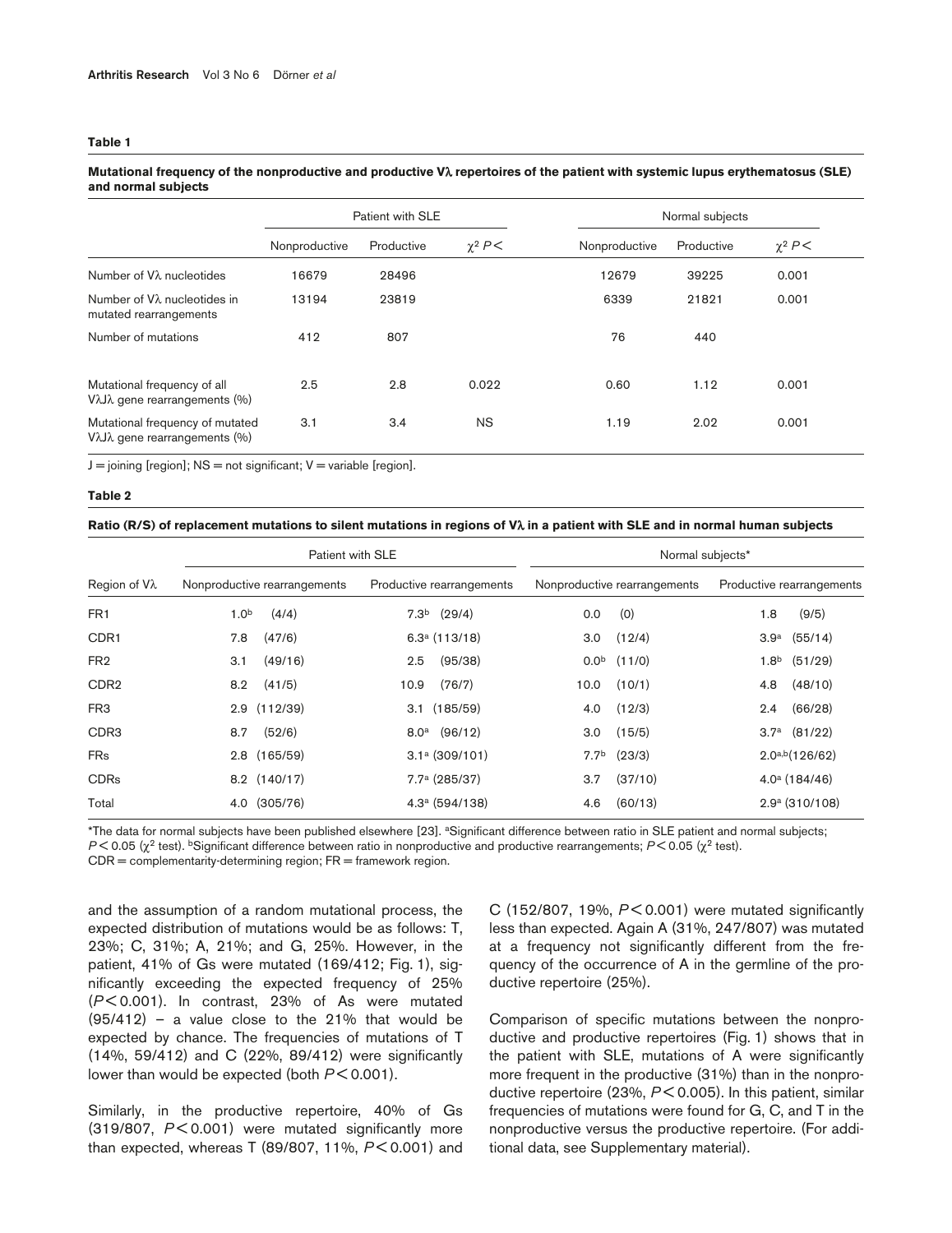

Frequency of mutated base pairs of the nonproductive and productive Vλ gene repertoires of the patient with systemic lupus erythematosus in comparison with those found in normal subjects.  $N<sub>HS</sub>$  = normal human subjects; SLE = systemic lupus erythematosus.

In the nonproductive and productive repertoires of the SLE patient, purine transversions (37% and 38%, respectively) and purine transitions (30% and 32%, respectively) were the most frequent substitutions (Table 3). Pyrimidine transversions (17% and 15%, respectively) and pyrimidine transitions (16% and 14%, respectively) were found significantly less frequently in both repertoires (*P* < 0.001 for both). In the normal subjects, purine transversions (30%) and purine transitions (25%) were more frequent than pyrimidine transversions (21%) and pyrimidine transitions (24%), although these differences were not significant.

#### **Table 3**

#### **Nature of base-pair substitutions**

Detailed analysis of the findings for the SLE patient revealed that G-to-A substitutions occurred frequently in the nonproductive (21.6%) and productive (18.6%) repertoires. By contrast, mutations from T to A (2.7%) were infrequent. Mutations from A to G were significantly different between the nonproductive (8.0%) and productive (13.0%) repertoires  $(P = 0.01)$ . Mutations of G to A were significantly increased in the CDRs versus FRs in both the nonproductive and productive repertoires (5.8% vs 15.8%, *P* < 0.005, in the nonproductive repertoire and

## **Mutations within RGYW and WRCY motifs – analysis of mutational targeting in the patient with SLE**

6.9% vs 11.7%, *P* < 0.005, in the productive repertoire).

Since previous studies identified the RGYW motif on both DNA strands as a target of the mutational machinery [24–27], we made further analyses to determine the targeting of these motifs in the nonproductive and productive gene repertoires of this patient with SLE.

In the nonproductive  $V\lambda$  repertoire, 94/412 mutations (23%) were part of RGYWs and 49/412 mutations (12%) were found in the inverse repeat of RGYW, WRCY. Altogether, 143/412 (35%) mutations were located within these motifs in the nonproductive repertoire. In the productive repertoire, 200/807 mutations (25%) were included within RGYW and 168/807 mutations (21%) were included within WRCY sequences. Thus, 368/807 mutations (46%) were found within these targeted motifs

| Region of<br>substitution | Substitution from | Substitution to                 |                          |                          |                          |                                       |                          |                          |                          |  |
|---------------------------|-------------------|---------------------------------|--------------------------|--------------------------|--------------------------|---------------------------------------|--------------------------|--------------------------|--------------------------|--|
|                           |                   | Nonproductive Vλ rearrangements |                          |                          |                          | Productive V $\lambda$ rearrangements |                          |                          |                          |  |
|                           |                   | T                               | C                        | A                        | G                        | Τ                                     | C                        | A                        | G                        |  |
| CDR                       | T                 |                                 | 2.9                      | 1.0                      | 0.5                      |                                       | 1.9                      | 1.4                      | 1.1                      |  |
|                           | $\mathsf{C}$      | 2.9                             | $\overline{\phantom{a}}$ | 0.2                      | 3.4                      | 3.0                                   | $\overline{\phantom{a}}$ | 1.1                      | 1.3                      |  |
|                           | A                 | 5.8                             | 2.4                      | $\overline{\phantom{a}}$ | 4.1                      | 7.0                                   | 3.1                      | $\overline{\phantom{a}}$ | 6.7                      |  |
|                           | G                 | 7.8                             | 5.3                      | 5.8 <sup>b</sup>         | $\overline{\phantom{a}}$ | 6.1                                   | 4.7                      | 6.9 <sup>b</sup>         |                          |  |
| <b>FR</b>                 | T                 | $\overline{\phantom{a}}$        | 2.6                      | 1.7                      | 3.1                      | $\overline{\phantom{a}}$              | 2.9                      | 1.7                      | 2.0                      |  |
|                           | C                 | 7.5                             | $\overline{\phantom{a}}$ | 3.4                      | 4.1                      | 6.8                                   | $\overline{\phantom{a}}$ | 2.0                      | 4.5                      |  |
|                           | A                 | 4.2                             | 2.7                      | $\overline{\phantom{a}}$ | 3.9                      | 5.0                                   | 2.6                      | $\overline{\phantom{a}}$ | 6.3                      |  |
|                           | G                 | 5.3                             | 3.4                      | 15.8 <sup>b</sup>        | $\overline{\phantom{a}}$ | 5.3                                   | 4.8                      | 11.7 <sup>b</sup>        | $\overline{\phantom{a}}$ |  |
| Total                     | T                 | $\overline{\phantom{a}}$        | 5.5                      | 2.7                      | 3.6                      | ۰                                     | 4.8                      | 3.1                      | 3.1                      |  |
|                           | C                 | 10.4                            | $\overline{\phantom{a}}$ | 3.6                      | 7.5                      | 9.8                                   | $\overline{\phantom{a}}$ | 3.1                      | 5.8                      |  |
|                           | A                 | 10.0                            | 5.1                      | $\overline{\phantom{a}}$ | 8.0 <sup>a</sup>         | 12.0                                  | 5.7                      | $\overline{\phantom{a}}$ | 13.0 <sup>a</sup>        |  |
|                           | G                 | 13.1                            | 8.7                      | 21.6                     | $\overline{\phantom{a}}$ | 11.4                                  | 9.5                      | 18.6                     |                          |  |

aComparison of nonproductive and productive Vλ genes; *P* < 0.05 (χ<sup>2</sup> test). bComparison between mutations in the CDRs and FRs; *P* < 0.005 (χ<sup>2</sup> test).  $CDR = complementarity-determining region; FR = framework region.$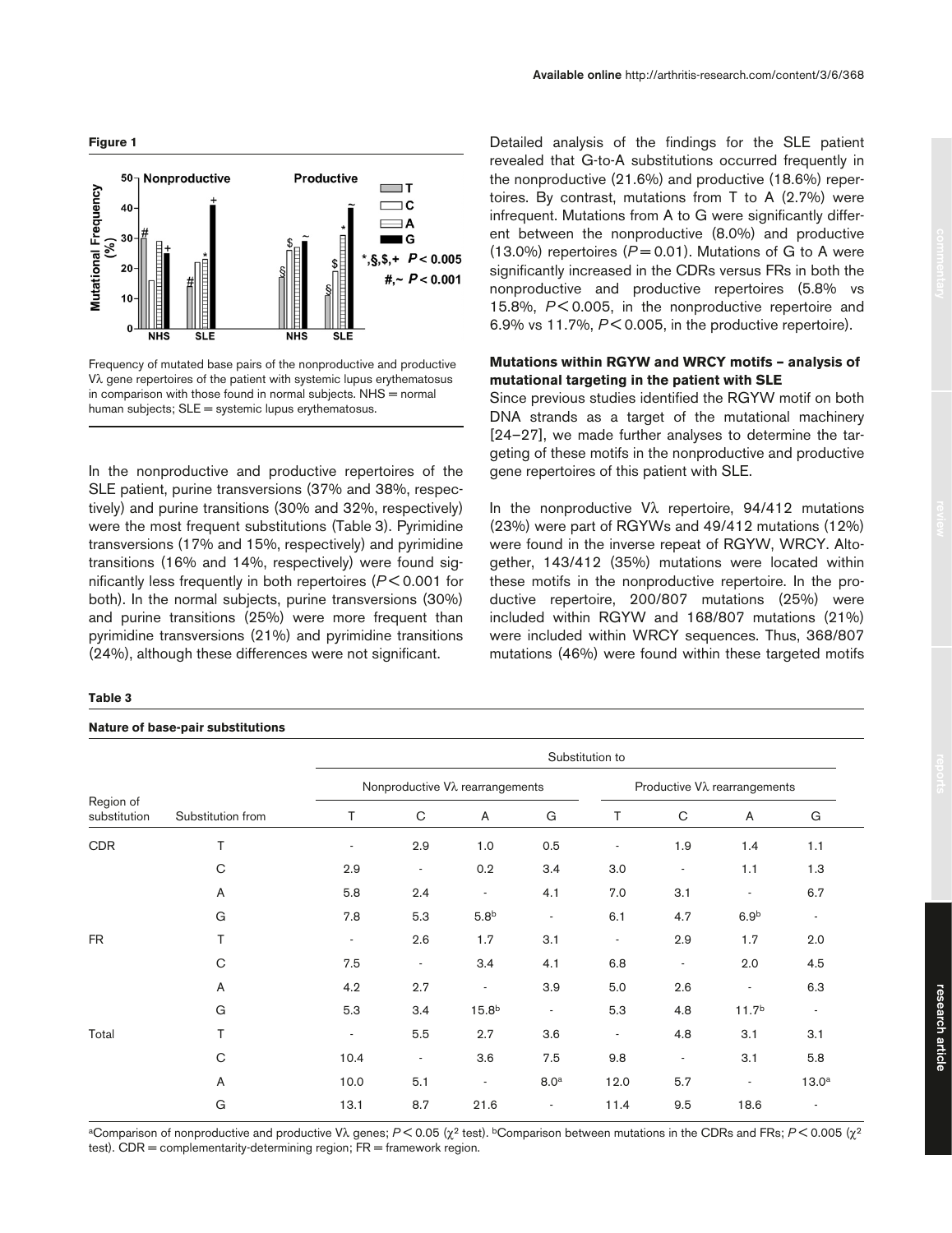in the productive repertoire. The contribution of mutations within RGYW/WRCY sequences was significantly different between the nonproductive and productive repertoires (*P* < 0.001). Similarly, there was a significant difference between the mutations within RGYW/WRCY sequences in the nonproductive (38%) and the productive repertoires  $(51%)$  of normal subjects  $(P = 0.033)$  [23], but there were no significant differences between normal subjects and the SLE patient.

## **Discussion**

In this study, we analyzed the frequency and distribution of mutations of Vλ chain rearrangements obtained from individual peripheral B cells of a patient with early, previously undiagnosed SLE and compared the findings with previous findings for normal subjects. A previous study of the V gene usage of the patient showed that central receptor editing of the Vλ and peripheral editing of Vκ gene rearrangements were more active than in normal subjects [19,20]. Recent analysis of mutations of  $V_H$  and  $V_K$ rearrangements from this patient also revealed significant differences in comparison with normal subjects [21,22], including a greater mutational frequency, enhanced mutations of Gs, comparable targeting of RGYW/WRCY motifs, and apparent abnormalities of selective influences shaping the mutated V gene repertoire.

Differences between the patient and normal subjects in the frequencies and patterns of mutations in the nonproductive repertoire are likely to reflect abnormalities in mutational activity. The current study indicates that the mutational machinery was significantly more active in this untreated SLE patient than in normal subjects, as judged from the number of mutated Vλ genes and from the mutational frequencies; these findings are consistent with findings of  $V_K$  and  $V_H$  rearrangements from this patient [21,22]. These results suggest that the entire immunoglobulin-gene repertoire was mutated to a greater degree than in normal subjects. By contrast, de Wildt *et al* [28] recently reported no differences in the mutational activity in SLE patients from that in normal subjects. However, that study analyzed individual rearrangements of IgG+ B cells from two patients with 'SLE–mixed connective tissue disease'. Differences between the patients analyzed, the impact of treatment, the effects of preincubating individual B cells with EL-4 B5 thymoma cell lines, and the selection of B cells producing immunoglobulin in that study could explain apparent differences from our present study. In addition, the mutational frequencies estimated in the study of de Wildt *et al* [28] (ranging from 4.8% to 8.8%) cannot be compared with our present data, because of methodological differences (analysis of mRNA from a defined subpopulation and stimulation before the analysis). Moreover, detailed mutational analyses were not reported, precluding a firm conclusion.

Another indication of abnormal activity was the overwhelming contribution of G mutations. In the patient with SLE, 41% of all mutations in the nonproductive repertoire and 40% in the productive repertoire were nucleotide changes of G. The same overabundance of G mutations was found in  $V_H$  rearrangements (39% in the nonproductive and 42% in the productive repertoire) and Vκ rearrangements (50% in the nonproductive and 53% in the productive repertoire) of this patient [21,22]. This is noteworthy because previous analyses of  $V_H$  (26% in the nonproductive and 26% in the productive repertoire) [24] and Vκ gene rearrangements (30% in the nonproductive and 28% in the productive repertoire) [29] in normal subjects provided no evidence for preferential mutation of G. Alternatively, it cannot be formally excluded that the preferential mutation of G mutations is an idiosyncrasy of this SLE patient. Additional studies will be necessary to assess this possibility.

Although the mutational machinery was markedly enhanced in peripheral B cells of this patient in comparison with that in normal subjects, it remains likely that the CD19+ B cells analyzed contained a higher percentage of memory B cells. Therefore, comparison with the previously reported IgM+ B cells may have overestimated the apparent mutational frequency in the SLE patient. Significantly more mutated Vλ rearrangements were found in the SLE patient than in CD19+ B cells of a normal individual [23] – a finding consistent with the conclusion that the frequency of memory B cells is higher in SLE. Indeed, a recent study [30] identified a higher proportion of CD27+ memory B cells carrying somatically mutated V rearrangements in the periphery of SLE patients. However, even when analyses were confined to VλJλ rearrangements with mutations, the mutational frequencies of the nonproductive and productive repertoires were significantly greater in the SLE patient, indicating that, in addition, the impact of mutational activity on memory cells of this patient was greater than in normal subjects.

Additional evidence of major abnormalities in selection became apparent when the mutational frequencies of productive and nonproductive Vλ repertoires were compared. Whereas there were clear indications of positive selection of mutations in Vλ rearrangements in normal subjects, with increased mutational frequencies in productive compared with nonproductive repertoires (1.2% vs 2.0%, respectively, *P* < 0.001) [23], no such difference was noted in the Vλ repertoires of the SLE patient. A similar pattern was previously noted in the V $\kappa$  [21] and V<sub>H</sub> gene repertoires [22,24].

As opposed to normal subjects, no clear evidence of positive selection of mutations was found in the SLE patient. This positive selection of mutations was documented by almost comparable mutational frequencies, the distribution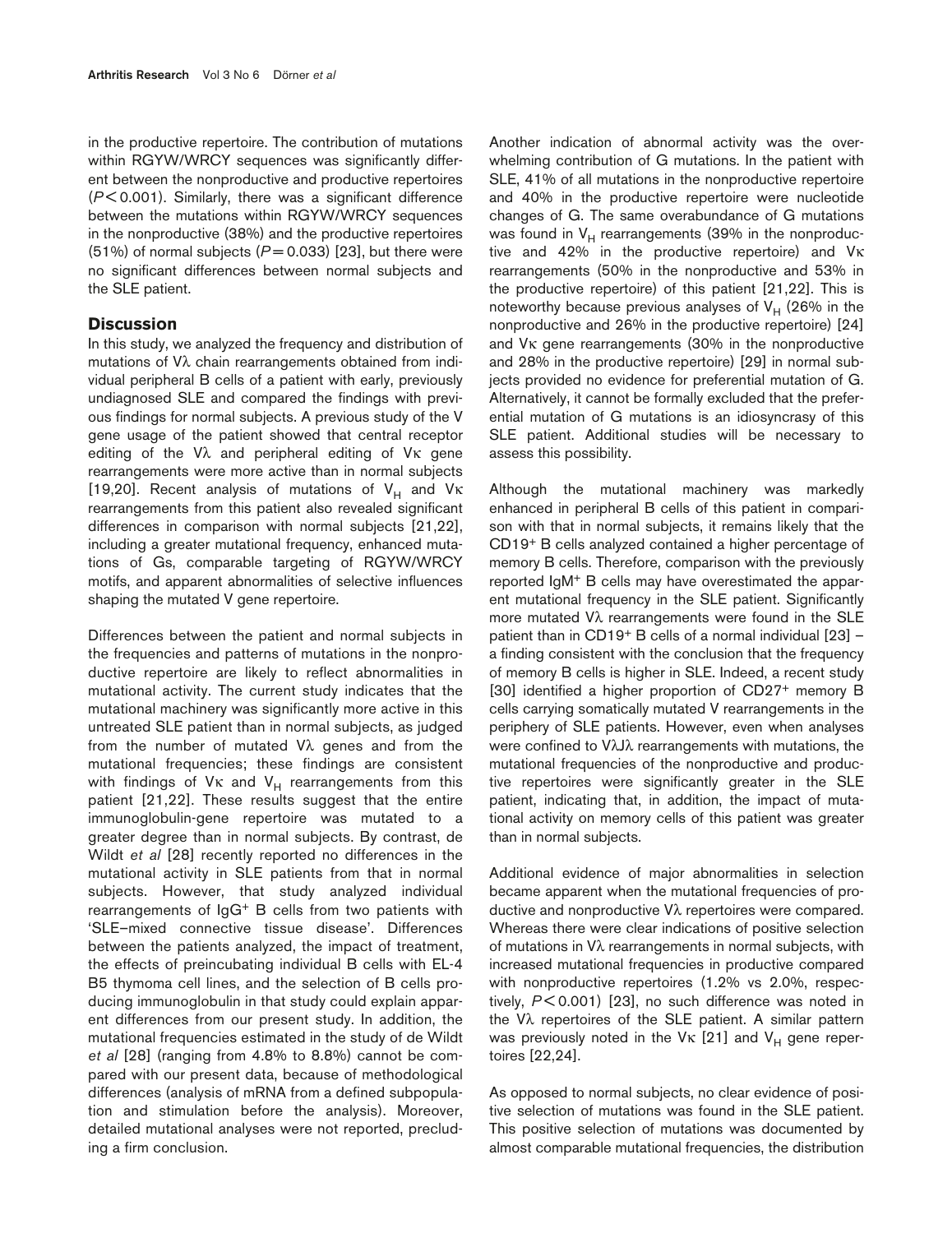Although there was evidence of differences in mutational activity in the SLE patient, overall targeting of mutations to RGYW motifs on both DNA strands, as manifested in normal subjects [23,24,26,31–34] by an increased mutational frequency of RGYW/WRCY motifs on the sense strand [23,27,33], appeared to be intact in the SLE patient. However, the lack of positive selection of RGYW mutations (mutational frequency 16% in both the nonproductive and the productive repertoire) was remarkably different from what is seen in normal subjects, who manifested clear evidence of positive selection of RGYW mutations. The increase of WRCY mutations from the nonproductive (10%) to the productive (17%) repertoire was very similar to normal subjects and patients with another autoimmune disease, Sjögren's syndrome [31,35] These findings suggest that there are unique abnormalities in the selection of mutations in patients with SLE.

Our study identified markedly enhanced mutational activity and distinct abnormalities in mutational targeting, in a patient with active, untreated SLE compared with normal subjects. In addition, there was decreased subsequent positive or negative selection. These abnormalities may be involved in the emergence of autoreactivity in this patient with SLE.

#### **References**

- 1. Tan EM: **Antinuclear antibodies: Diagnostic markers for autoimmune diseases and probes for cell biology.** *Adv Immunol* 1989, **44**:93-151.
- 2. Suzuki N, Harada T, Mihara S, Sakane T: **Characterization of a germline encoding cationic anti-DNA antibody and role of receptor editing for development of the autoantibody in patients with systemic lupus erythematosus.** *J Clin Invest* 1996, **98**:1843-1850.
- 3. Ray SK, Putterman C, Diamond B: **Pathogenic autoantibodies are routinely generated during the response to foreign antigen: a paradigm for autoimmune disease.** *Proc Natl Acad Sci U S A* 1996, **93**: 2019-2024.
- Manheimer-Lory AJ, Monhian R, Splaver A, Gaynor B, Diamond B: **Analysis of V kappaI family: germline genes from an SLE patient and expressed autoantibodies.** *Autoimmunity* 1995, **20**: 259-265.
- 5. Naparstek Y, Ben-Yehuda A, Cohen IR, Bar-Tana R: **Cross-reactivity of anti-DNA antibodies.** *Immunol Today* 1990, **11**:388-389.
- 6. Scharff MD, Poltoratsky V, Green NS: **The promotion of V region hypermutation.** *J Exp Med* 1997, **185**:185-188.
- 7. Ravirajan CT, Rahman MA, Papadaki L, Griffiths MH, Kalsi J, Martin AC, Ehrenstein MR, Latchman DS, Isenberg DA: **Genetic, structural and functional properties of an IgG DNA-binding monoclonal antibody from a lupus patient with nephritis.** *Eur J Immunol* 1998, **28**:339-350.
- 8. Roben P, Barbas SM, Sandoval L, Lecerf JM, Stollar BD, Solomon A, Silverman GJ: **Repertoire cloning of lupus anti-DNA autoantibodies.** *J Clin Invest* 1996, **98**:2827-2837.
- 9. Winkler TH, Fehr H, Kalden JR: **Analysis of immunoglobulin variable region genes from human IgG anti-DNA hybridomas.** *Eur J Immunol* 1992, **22**:1719-1728.
- 10. Manheimer-Lory AJ, Zandman-Goddard G, Davidson A, Aranow C, Diamond B: **Lupus-specific antibodies reveal an altered pattern of somatic mutation.** *J Clin Invest* 1997, **100**:2538- 2546.
- 11. Williams SC, Frippiat JP, Tomlinson IM, Ignatovich O, Lefranc MP, Winter G: **Sequence and evolution of the human germline V lambda repertoire.** *J Mol Biol* 1996, **264**:220-232.
- 12. Farner NL, Dörner T, Lipsky PE: **Molecular mechanisms and selection influences the generation of the human V**λ**J**λ **repertoire.** *J Immunol* 1999, **162**:2137-2145.
- 13. Elagib KE, Borretzen M, Thompson KM, Natvig JB: **Light chain variable (VL) sequences of rheumatoid factors (RF) in patients with primary Sjögren's syndrome (pSS): moderate contribution of somatic hypermutation.** *Scand J Immunol* 1999, **50**:492-498.
- 14. Ravirajan CT, Rahman MA, Papdaki L, Griffiths MH, Kalsi J, Martin ACR, Ehrenstein MR, Latchman DS, Isenberg DA: **Genetic, structural and functional properties of an IgG DNA-binding monoclonal antibody from a lupus patient with nephritis.** *Eur J Immunol* 1998, **28**:339-350.
- 15. Sestak AL, Harley JB, Yoshida S, Reichlin M: **Lupus/Sjögren's autoantibody specificities in sera with paraproteins.** *J Clin Invest* 1987, **80**:138-144.
- 16. Suzuki H, Takemura H, Suzuki M, Sekine Y, Kashiwagi H: **Molecular cloning of anti-SS-A/Ro 60 kDa peptide Fab fragments from infiltrating salivary gland lymphocytes of a patient with Sjögren's syndrome.** *Biochem Biophys Res Commun* 1997, **232**:101-106.
- 17. Eulitz M, Ch'ang LY, Zirkel C, Schell M, Weiss DT, Solomon A: **Distinctive serologic, chemical, and molecular properties of human lambda IV light chains.** *J Immunol* 1995, **154**:3256- 3265.
- 18. Ermel RW, Kenny TP, Wong A, Solomon A, Chen PP, Robbins DL: **Preferential utilization of a novel V**λ**3 gene in monoclonal rheumatoid factors derived from the synovial cells of rheumatoid arthritis patients.** *Arthritis Rheum* 1994, **37**:860-868.
- 19. Dörner T, Foster SJ, Farner NL, Lipsky PE: **Immunoglobulion kappa chain receptor editing in systemic lupus erythematosus.** *J Clin Invest* 1998, **102**:688-694.
- 20. Dörner T, Farner NL, Lipsky PE: **Immunoglobulin lambda and heavy chain gene usage in early untreated systemic lupus erythematosus suggests intensive B cell stimulation.** *J Immunol* 1999, **163**: 1027-1036.
- 21. Dörner T, Heimbächer C, Farner NL, Lipsky PE: **Enhanced mutational activity of V**κ **gene rearrangements in systemic lupus erythematosus.** *Clin Immunol* 1999, **92**:188-196.
- 22. Jacobi AM, Hansen A, Burmester GR, Dörner T, Lipsky PE: **Enhanced mutational activity and disturbed selection of mutations in VH gene rearrangements in a patient with systemic lupus erythematosus.** *Autoimmunity* 2001, **33**:61-79.
- 23. Monson NL, Dörner T, Lipsky PE: **Targeting and selection of mutations in human Vlambda rearrangements.** *Eur J Immunol* 2000, **30**:1597-1605.
- 24. Dörner T, Brezinschek HP, Brezinschek RI, Foster SJ, Domiati-Saad R, Lipsky PE: **Analysis of the frequency and pattern of somatic mutations within non-productively rearranged human VH genes.** *J Immunol* 1997, **158**:2779-2789.
- 25. Rogozin IB, Kolchanov NA: **Somatic hypermutagenesis in immunoglobulin genes. II. Influence of neighbouring base sequences on mutagenesis.** *Biochem Biophys Acta* 1992, **1171**:11-18.
- 26. Dörner T, Foster SJ, Farner NL, Lipsky PE: **Somatic hypermutation of human immunoglobulin heavy chain genes: targeting of RGYW motifs on both DNA strands.** *Eur J Immunol* 1998, **28**: 3384-3396.
- 27. Dörner T, Foster SJ, Brezinschek HP, Lipsky PE: **Analysis of the targeting of the hypermutational machinery and the impact of subsequent selection on the distribution of nucleotide changes in human V<sub>H</sub>DJ<sub>H</sub> rearrangements.** *Immunol Rev* 1998, **162**:161-171.
- 28. De Wildt RMT, Tomlinson IM, van Venrooij WJ, Winter G, Hoet RMA: **Comparable heavy and light chain pairings in normal and systemic lupus erythematosus IgG+ B cells.** *Eur J Immunol*, **30**:254-261.
- 29. Foster SJ, Dörner T, Lipsky PE: **Targeting and subsequent selection of somatic hypermutations in the human V kappa repertoire.** *Eur J Immunol* 1999, **29**:3122-3132.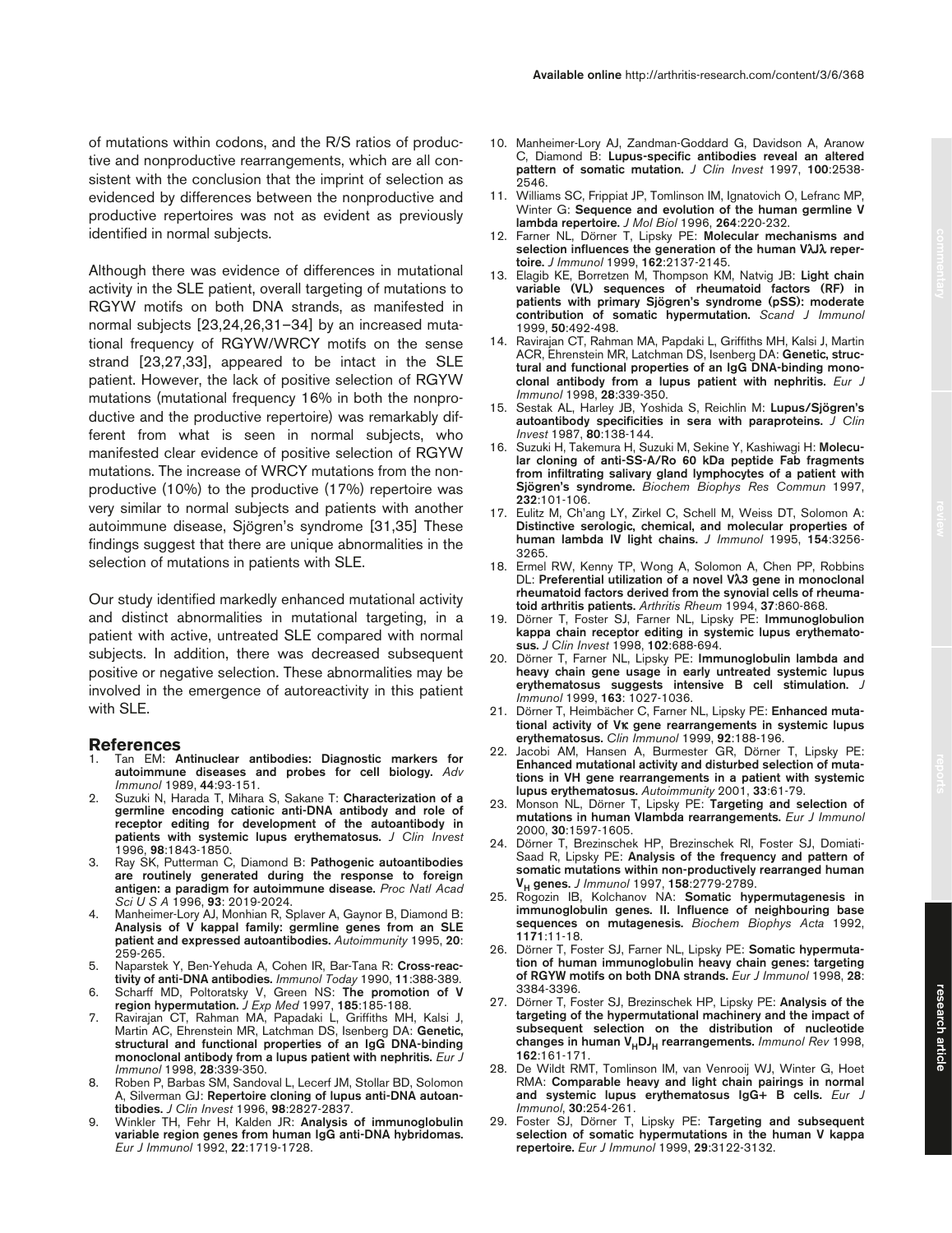- 30. Odendahl M, Jacobi A, Hansen A, Feist E, Hiepe F, Burmester GR, Lipsky PE, Radbruch A, Dörner T: **Disturbed peripheral B lymphocyte homeostasis in systemic lupus erythematosus.** *J Immunol* 2000, **165**:5970-5979.
- 31. Dörner T, Brezinschek HP, Foster SJ, Brezinschek RI, Farner NL, Lipsky PE: **Delineation of selective influences shaping the mutated expressed human immunglobulin heavy chain repertoire.** *J Immunol* 1998, **160**:2831-2841.
- 32. Neuberger MS, Milstein C: **Somatic hypermutation.** *Curr Opin Immunol* 1995, **7**:248-254.
- 33. Foster SJ, Dörner T, Lipsky PE: **Somatic hypermutation of VkappaJkappa rearrangements: targeting of RGYW motifs on both DNA strands and preferential selection of mutated codons within RGYW motifs.** *Eur J Immunol* 1999, **29**:4011-4021.
- 34. Bross L, Fukita Y, McBlane F, Demolliere C, Rajewsky K, Jacobs H: **DNA double-strand breaks in immunoglobulin genes undergoing somatic hypermutation.** *Immunity* 2000, **13**:589- 597.
- 35. Heimbächer C, Hansen A, Pruss A, Jacobi A, Reiter K, Lipsky PE, Dörner T: **Immunoglobulin Vkappa chain gene analysis in patients with Sjögren's syndrome.** *Arthritis Rheum* 2001, **44**: 626-637.

# **Supplementary material**

## **Supplementary materials and methods**

The patient analyzed fulfilled the revised criteria for classification of SLE [S1] and the case has been described in detail previously [19,20].

Preparation of peripheral blood mononuclear cells, fluorescence-activated cell sorting of individual CD19+ B cells, and the method of PCR amplification of human  $V\lambda$  gene rearrangements have been described in detail recently [S2].

The single-cell PCR methodology used made it possible to amplify genomic DNA of immunoglobulin-gene rearrangements from peripheral B cells and, thereby, avoid biases inherent in analyzing cell lines or cDNA libraries [S3,S4]. Since genomic DNA was amplified, productive as well as nonproductive Vλ rearrangements could be amplified, sequenced, and analyzed. Analysis of the nonproductive repertoire is especially important in assessing the immediate impact of somatic hypermutation, as the nonproductive rearrangements do not encode a protein and therefore do not influence selection of B cells expressing these rearrangements. In contrast, the distribution of B cells can be shaped by a variety of selective influences during development and subsequent antigenic stimulation, based upon the nature of the expressed immunoglobulin heavy or light chain.

## **Determination of Taq polymerase fidelity and the frequency of potential sequence errors**

The PCR error rate for this analysis has been documented to be approximately  $1 \times 10^{-4}$  errors/base pair [24]. Thus, few if any of the nucleotide changes encountered in this analysis can be ascribed to amplification errors.

#### **Statistical analysis**

The previously published [23] mutational frequency and pattern of hypermutation of VλJλ rearrangements from two healthy normal male donors (26 and 45 years old) served as a basis of comparison. Both the nonproductive and productive repertoires of these two normal, age-disparate donors exhibited an overall similar usage of Vλ and Jλ gene elements [S2].

Sequences were analyzed with the  $\chi^2$  test to compare the differences in the mutational frequencies between the VλJλ rearrangements of the SLE patient and the normal subjects. The goodness-of-fit  $\chi^2$  test was used to compare the nature of individual mutations of nucleotides to their expected mutational frequencies based on their occurrence in the germline. *P* values < 0.05 were considered to be statistically significant.

Mutational 'hot spots' were identified by determining the mean number of mutations of each codon and identifying codons that had more mutations than the mean +1.96 SD (95% confidence interval) of the mean mutations of the group [24]. In this analysis, the overall mutations of both nonproductive and productive gene repertoires were assessed excluding the portions of FR1 that could not be analyzed because of the primers used.

#### **Supplementary results**

#### **Distribution of mutations in V**λ**J**λ **gene rearrangement**

Previous analyses in normal subjects detected specific codon positions with a higher mutability within the Vλ rearrangements [23]. Thus, in normal subjects, codon position 51 was found to be mutated significantly more frequently in the nonproductive repertoire, whereas codon positions 38, 50, 51, 53, 95a, and 95b of productive gene rearrangements were more frequently mutated.

The patient with SLE, however, manifested some notable differences (Supplementary Fig. 1). Significantly more mutations (outside of the 95% confidence interval) were detected in codon positions 53 and 94 of nonproductive rearrangements and in positions 33, 38, 50, 51, 53, 66, and 94 in the productive repertoire. No mutations occurred in codon positions 23, 35, 40, 44, 63, or 88 of the nonproductive or 63 of the productive repertoire. Thus, whereas mutational hot spots at positions 38, 50, 51, and 53 in the productive repertoire were similar between normal subjects and the patient with SLE, there were additional hot spots in FRs of the patient.

## **Nature of base-pair substitutions**

Comparing the mutational frequency of base pairs between the nonproductive repertoire of the patient and that of the controls, mutations of T were found more frequently in normal subjects (30%) than in the patient with SLE (14%,  $P < 0.001$ ), whereas mutations of G were